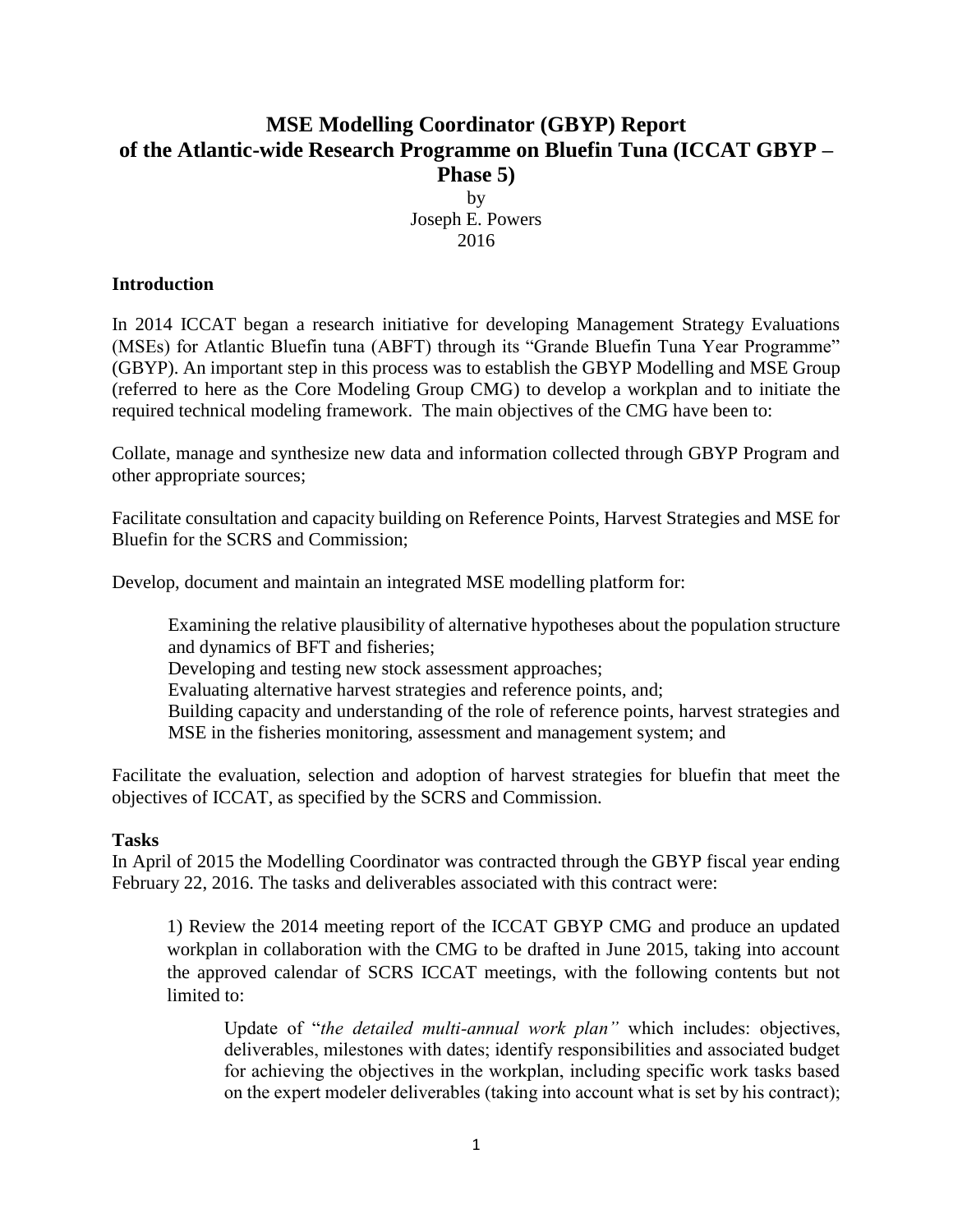A proposal for updating the members of the ICCAT GBYP Core Modelling Group (now ICCAT GBYP Modelling and MSE Group) in coordination with the Secretariat and continue discussion on developing the initial general structure for the OM.

Establish electronic tools for collaboration and communication.

2) provide a finalized version of Deliverable 1, incorporating any comment by the ICCAT Secretariat in June 2015.

3) Report from the MSE Modelling Workshop, finalizing the report within two weeks after end of meeting.

4) Report from BFT-MSE Meeting 2, finalizing the report within two weeks after meeting including a Final summary report with review of work done and workplan for the next Phase by February 22, 2016.

The first and second deliverables were provided to the Secretariat in draft by June 9 and in Final by June 19, 2015 (Powers, J.E. June 19, 2015. Proposed Multi-annual Workplan for the Development of Management Strategy Evaluations of Atlantic Bluefin Tuna by the International Commission for the Conservation of Atlantic Tunas (ICCAT)). It should be noted that the MSE Coordinator and the CMG fully expected these plans to evolve throughout the year and that these June plans were not final.

As noted in the June plan it was decided through discussion with the CMG that there would be three major coordination activities during GBYP fiscal year 2015.

Attendance of the MSE Coordinator at the  $2<sup>nd</sup>$  SWGSM meeting and  $3<sup>rd</sup>$  meeting of the Standing Working Group of Fisheries Managers and Scientists in support of the Western Atlantic Bluefin Stock Assessment 22-26 June 2015 in Bilbao to initiate MSE discussion with managers, enhancing capacity building, design features for MSEs, Harvest Strategies (HSs) and Harvest Control Rules (HCRs). The MSE Coordinator attended and chaired a session on the role of MSEs in management.

A meeting of the CMG and participants was conducted in association with SCRS Working Group meetings in September in Madrid in order to provide: an update on progress with Modelling and MSE Program; the MSE Coordinator and the MSE Modeling Expert made presentations to the BFT WG on that progress. Additionally, The MSE Modeling Expert authored several SCRS documents on that progress. The MSE Coordinator was a coauthor on those documents.

At the Madrid CMG coordination meeting it was decided to combine the activities under Deliverables 3 and 4 and have the Core Modeling Group meet in January of 2016 in Monterrey CA USA to achieve the objectives under those tasks. Since the meeting was scheduled so close to the end of the GBYP fiscal year, it was decided that all reporting associated with Deliverables 3 and 4 would be due by February 22, 2016.